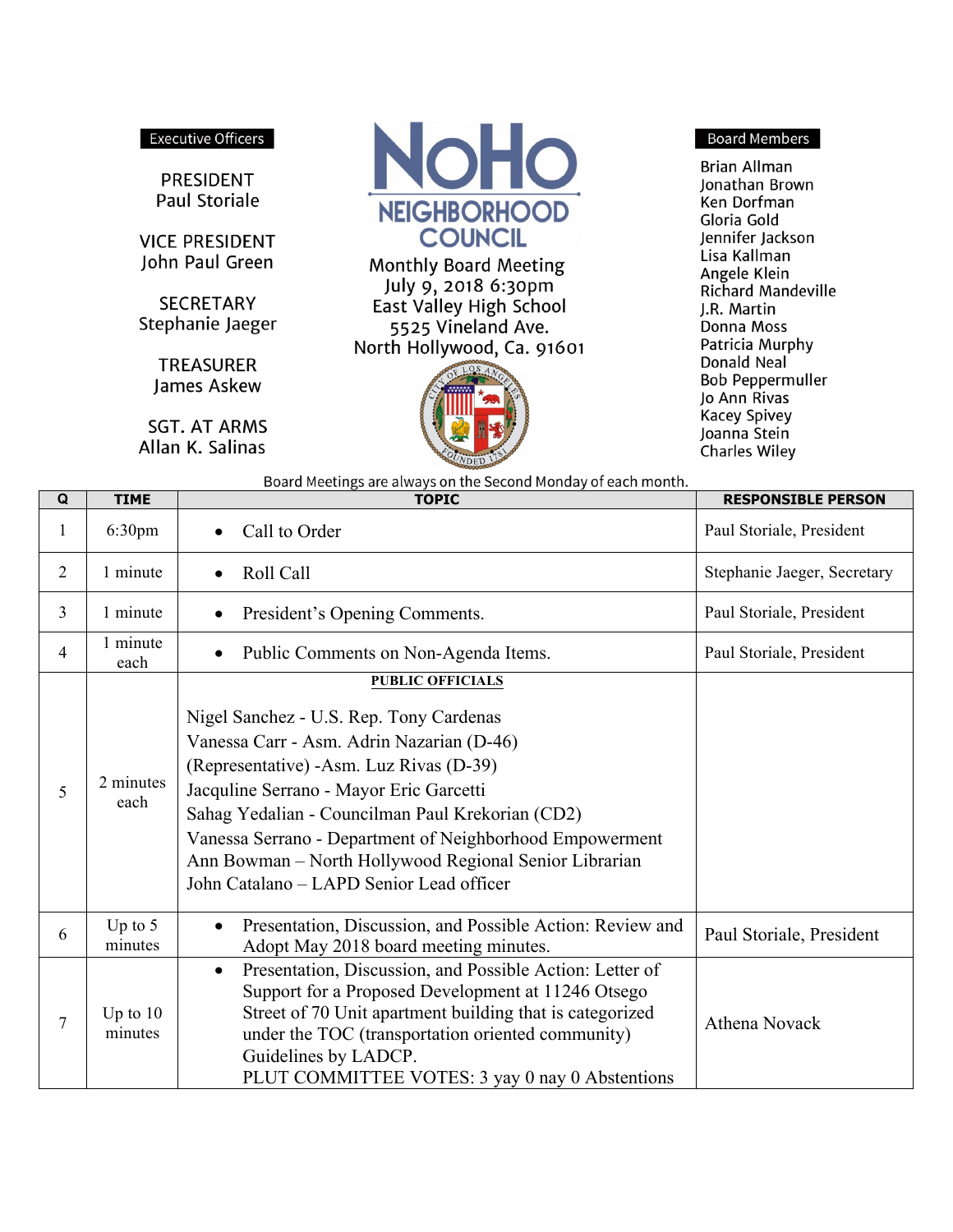| 8  | Up to $5$<br>Minutes | Presentation, Discussion, and Possible Action: Standing<br>$\bullet$<br>Rules Change: Limit of 5 persons per committee.<br>C 14 & 15 Committee Procedures.<br>14. The Number of members on any committee shall be<br>determined by the Board of<br>Directors. There shall be only 5 committee members and<br>up to two alternate committee members in total.<br>15. No committee shall be comprised of more than five (5)<br>board total committee members.                                                                                                                                                                                                                                                                                                                       | Paul Storiale, President |
|----|----------------------|-----------------------------------------------------------------------------------------------------------------------------------------------------------------------------------------------------------------------------------------------------------------------------------------------------------------------------------------------------------------------------------------------------------------------------------------------------------------------------------------------------------------------------------------------------------------------------------------------------------------------------------------------------------------------------------------------------------------------------------------------------------------------------------|--------------------------|
| 9  | Up to $5$<br>minutes | Presentation, Discussion, and Possible Motion: The NoHo<br>$\bullet$<br>Neighborhood Council must schedule training for<br>Earthquake Preparedness, Radio, and CPR Training<br>immediately. These trainings will save lives. It has been<br>over two years since there has been any trainings for<br>stakeholders in our neighborhood. These three separate and<br>important training dates must be placed on the next<br>scheduled Public Safety and Emergency Preparedness<br>Committee meeting agenda for presentation, discussion,<br>and action to ensure our stakeholders have training<br>opportunities.                                                                                                                                                                   | Paul Storiale, President |
| 10 | Up to $5$<br>minutes | Write a CIS: Council file #18-0467 Neighborhood Council<br>$\bullet$<br>System Reforms.<br>NoHo Neighborhood Council supports CM Ryu's effort to<br>improve the NC system as outlined in Council File #18-<br>0467. The NoHo Neighborhood Council would like to<br>include the following addition: That elected and appointed<br>Neighborhood Council officials shall receive a daily Metro<br>pass for travel related to city events, Neighborhood<br>Council business, and trainings specific to Neighborhood<br>Councils. Elected and appointed Neighborhood Council<br>officials should have the option to travel without spending<br>their own private money. This also provides the<br>opportunity for community leaders to experience and learn<br>about the Metro system. | Paul Storiale, President |
| 11 | Up to $5$<br>minutes | <b>FUNDING ITEM:</b><br>Presentation, Discussion, and Possible Action: Approve<br>$\bullet$<br>MER's for March, May, and June of 2018.                                                                                                                                                                                                                                                                                                                                                                                                                                                                                                                                                                                                                                            | James Askew, Treasurer   |
| 12 | Up to $5$<br>minutes | <b>FUNDING ITEM:</b><br>Presentation, Discussion, and Possible Action: Approve<br>$\bullet$<br>2018-2019 Funding Administrative Summary Packet.                                                                                                                                                                                                                                                                                                                                                                                                                                                                                                                                                                                                                                   | James Askew, Treasurer   |
| 13 | Up to $5$<br>minutes | <b>FUNDING ITEM:</b><br>Presentation, Discussion, and Possible Action: Approve<br>$\bullet$<br>storage inventory.                                                                                                                                                                                                                                                                                                                                                                                                                                                                                                                                                                                                                                                                 | James Askew, Treasurer   |
| 14 | Up to $5$<br>minutes | <b>FUNDING ITEM:</b><br>Presentation, Discussion, and Possible Action: Approve<br>٠<br>Self-Assessment.                                                                                                                                                                                                                                                                                                                                                                                                                                                                                                                                                                                                                                                                           | James Askew, Treasurer   |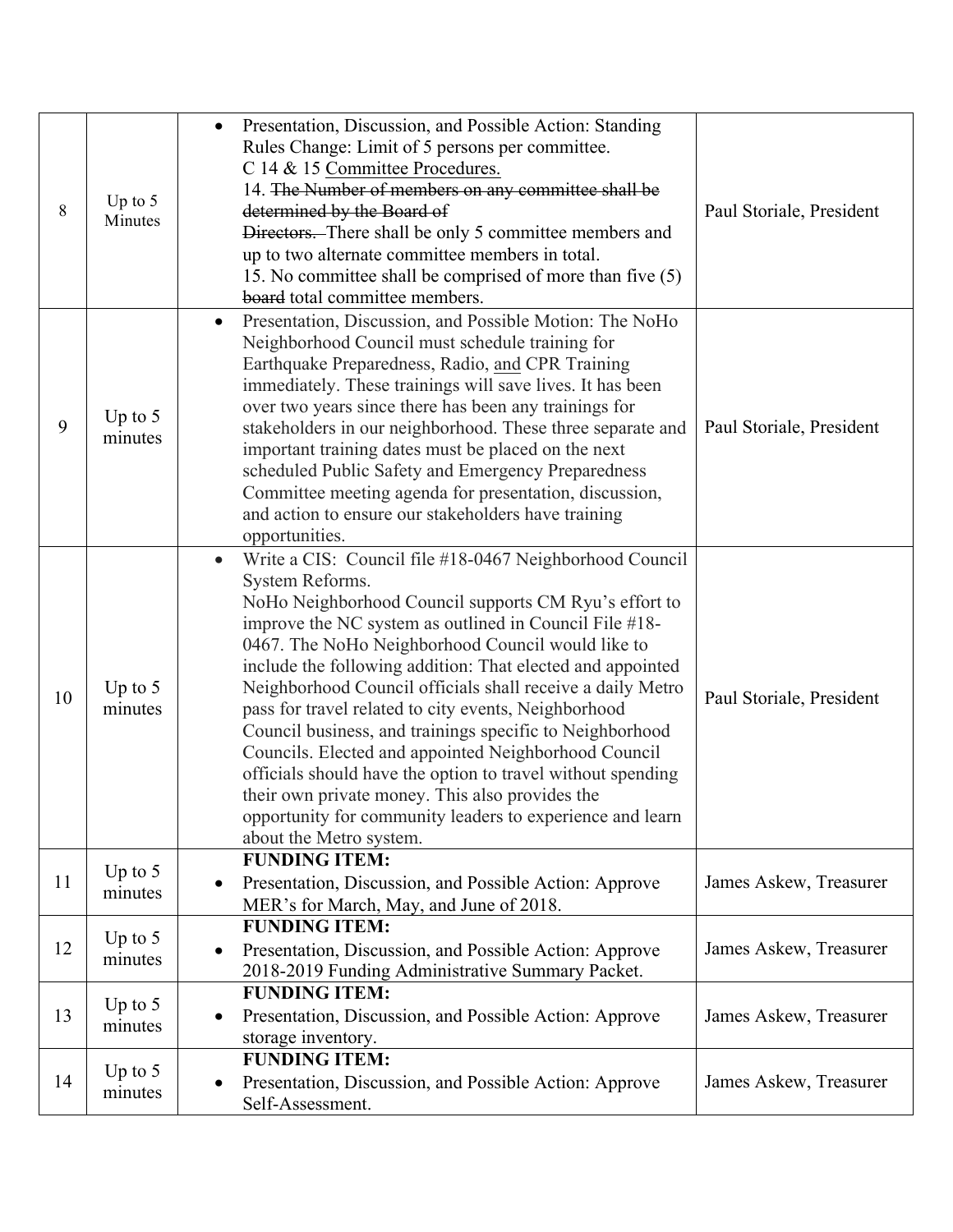| 15 | Up to $5$<br>minutes  | <b>FUNDING ITEM:</b>                                                                                       |                                                                   |
|----|-----------------------|------------------------------------------------------------------------------------------------------------|-------------------------------------------------------------------|
|    |                       | Presentation, Discussion, and Possible Action: Approve                                                     | James Askew, Treasurer                                            |
|    |                       | \$150 monthly for website maintenance.                                                                     |                                                                   |
|    |                       | <b>FUNDING ITEM:</b>                                                                                       |                                                                   |
|    | Up to $10$<br>minutes | Presentation, Discussion, and Possible Action: Up to                                                       |                                                                   |
|    |                       | \$8000 to help fund Traffic Management and Safety, Street                                                  | Sahag Yelalian, Council<br>District 2 Office of Paul<br>Krekorian |
|    |                       | permits and City Services for the NoHo Block Party.                                                        |                                                                   |
| 16 |                       | In conjunction with Council District 2, The NoHo BID,                                                      |                                                                   |
|    |                       | NoHo Art Walk, the Vegan Street Fair, the Federal Bar,                                                     |                                                                   |
|    |                       | Local Theatres, NoHoArtsDistrict.com, and LACMA; the<br>NoHo Neighborhood Council will sponsor and partner |                                                                   |
|    |                       | with the NoHo Block Party that will be taking place on                                                     |                                                                   |
|    |                       | Saturday, August 11 <sup>th</sup> 2018 (3pm-10pm). This event will                                         |                                                                   |
|    |                       | consist of Interactive Art, Live Music, Theatre                                                            |                                                                   |
|    |                       | Performances, Live Mural Painting, Food from local                                                         |                                                                   |
|    |                       | establishments and Vegan Food Trucks. This is an effort to                                                 |                                                                   |
|    |                       | bring more Art, sense of community, and more identity to                                                   |                                                                   |
|    |                       | the neighborhood. This event is free admission and open to                                                 |                                                                   |
|    |                       | the public.<br><b>FUNDING ITEM:</b>                                                                        |                                                                   |
|    | Up to $5$             | Presentation, Discussion, and Possible Action: Approve up                                                  | Nancy Bianconi, NoHo                                              |
| 17 | minutes               | to \$200 monthly for NoHo Communications Group.                                                            | <b>Communications Group</b>                                       |
|    |                       | (AKA: NoHoArtsDistrict.com)                                                                                |                                                                   |
|    |                       | <b>FUNDING ITEM:</b>                                                                                       |                                                                   |
| 18 | Up to $5$             | Presentation, Discussion, and Possible Action: Up to \$250                                                 | Paul Storiale, President                                          |
|    | minutes               | for new poster with new information at Kiosk on the N/W                                                    |                                                                   |
|    |                       | corner of Magnolia and Lankershim Blvd.                                                                    |                                                                   |
|    | Up to $5$             | <b>FUNDING ITEM:</b>                                                                                       |                                                                   |
| 19 | minutes               | Presentation, Discussion, and Possible Action: Approve up<br>to \$300 monthly for storage unit.            | James Askew, Treasurer                                            |
|    |                       | <b>FUNDING ITEM:</b>                                                                                       |                                                                   |
|    | Up to $5$             | Presentation, Discussion, and Possible Action: Approve up                                                  |                                                                   |
| 20 | minutes               | to \$200 a month for Food and Refreshments for regular                                                     | James Askew, Treasurer                                            |
|    |                       | board meetings.                                                                                            |                                                                   |
|    |                       | <b>FUNDING ITEM:</b>                                                                                       |                                                                   |
|    | Up to $5$             | Presentation, Discussion, and Possible Action: Approve up                                                  |                                                                   |
| 21 | minutes               | to \$50 per month for social media advertising of the NoHo                                                 | James Askew, Treasurer                                            |
|    |                       | Neighborhood Council. This includes Twitter, Facebook,                                                     |                                                                   |
|    |                       | and Instagram. (@NoHoNC)<br><b>FUNDING ITEM:</b>                                                           |                                                                   |
| 22 | Up to $5$             | Presentation, Discussion, and Possible Action: Approve                                                     | James Askew, Treasurer                                            |
|    | minutes               | \$250 for post office box for twelve (12) months.                                                          |                                                                   |
| 23 | Up to $5$             | <b>FUNDING ITEM:</b>                                                                                       |                                                                   |
|    |                       | Presentation, Discussion, and Possible Action: Approve up                                                  | James Askew, Treasurer                                            |
|    | minutes               | to \$400 monthly to Apple One secretarial services.                                                        |                                                                   |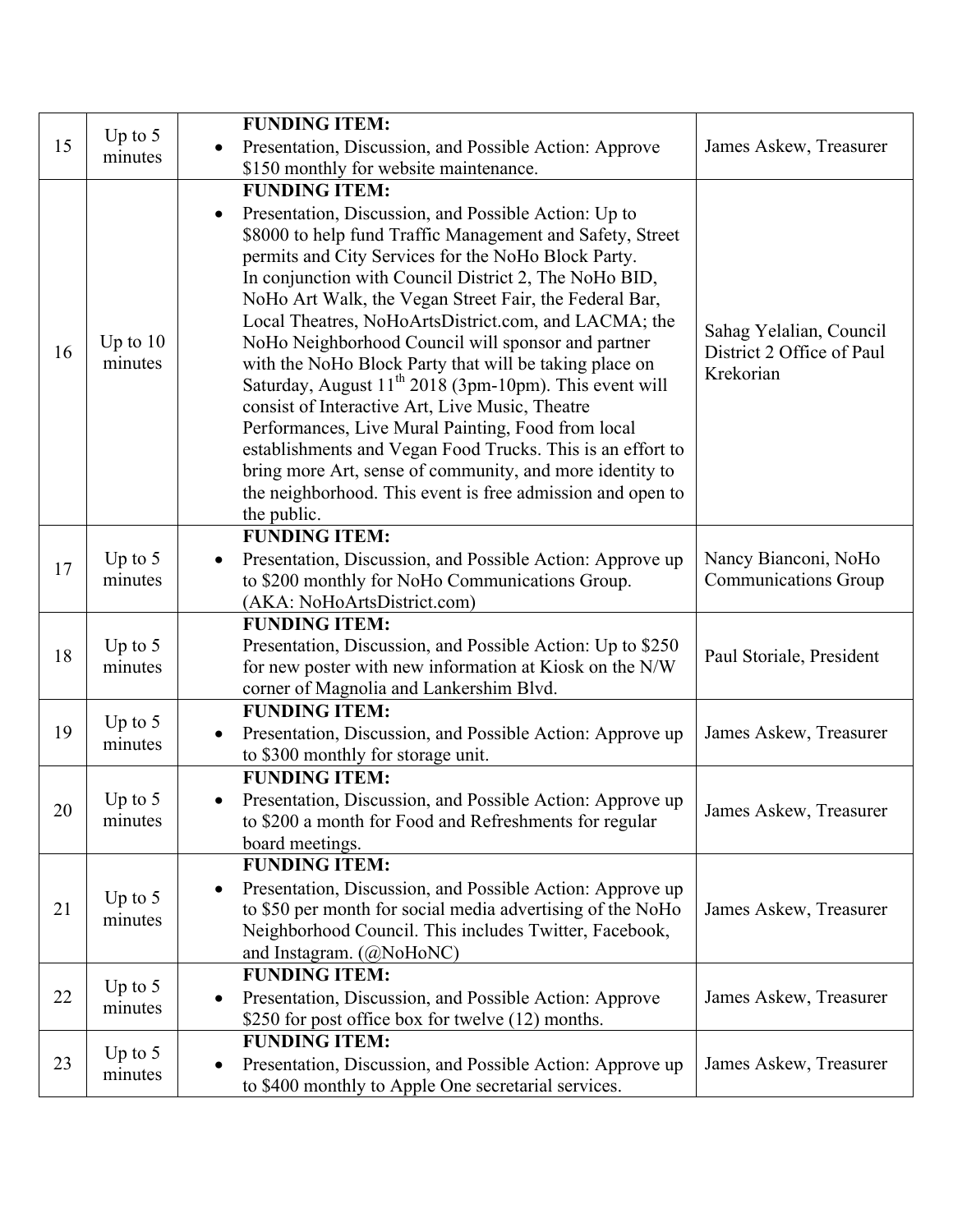| 24 | Up to $5$<br>minutes        | <b>FUNDING ITEM:</b><br>Presentation, Discussion, and Possible Action: Approve up<br>to \$50 per month for printing costs for Board and<br>Committee Meetings.                                                                                                                                                                                                                               | James Askew, Treasurer   |
|----|-----------------------------|----------------------------------------------------------------------------------------------------------------------------------------------------------------------------------------------------------------------------------------------------------------------------------------------------------------------------------------------------------------------------------------------|--------------------------|
| 25 | Up to $5$<br>minutes        | <b>FUNDING ITEM:</b><br>Presentation, Discussion, and Possible Action: Approve up<br>$\bullet$<br>to \$30 per month to postermywall.com for poster designs<br>and downloads.                                                                                                                                                                                                                 | James Askew, Treasurer   |
| 26 | Up to $5$<br>minutes        | <b>FUNDING ITEM:</b><br>Presentation, Discussion, and Possible Action: Approve up<br>$\bullet$<br>to \$595.48 for meeting space at East Valley High School<br>through October 8, 2018.                                                                                                                                                                                                       | James Askew, Treasurer   |
| 27 | Up to $5$<br>minutes        | <b>FUNDING ITEM:</b><br>Presentation, Discussion, and Possible Action: up to \$1500<br>for a Mac computer for Secretary position.                                                                                                                                                                                                                                                            | James Askew, Treasurer   |
| 28 | Up to $5$<br>minutes        | <b>FUNDING ITEM:</b><br>Presentation, Discussion, and Possible Action: To return<br>the old computer voted on May 11 <sup>th</sup> 2016 to The<br>Department of Neighborhood Empowerment as it does not<br>work properly.                                                                                                                                                                    | James Askew, Treasurer   |
| 29 | Up to $1$<br>minute<br>each | Board Member Announcements.<br>$\bullet$                                                                                                                                                                                                                                                                                                                                                     | Paul Storiale, President |
| 30 | Up to $1$<br>minute         | President's Closing Comments.<br>$\bullet$                                                                                                                                                                                                                                                                                                                                                   | Paul Storiale, President |
| 31 | 1 minute                    | Meeting Adjourned – (Group Photo to immediately follow)<br>$\bullet$                                                                                                                                                                                                                                                                                                                         | Paul Storiale, President |
|    |                             | 2018 Regular Board Meeting Schedule<br>Monday August 13, 2018<br>Monday September 10, 2018<br>Monday October 8, 2018<br>Monday November 12, 2018<br>Monday December 10, 2018<br><b>VACANT SEATS</b><br>1. District 1 Business<br>2. Non-Profit Organization<br>If you know anyone who fits the criteria of these opens seats,<br>please have them email President at paulstoriale@nohonc.org |                          |